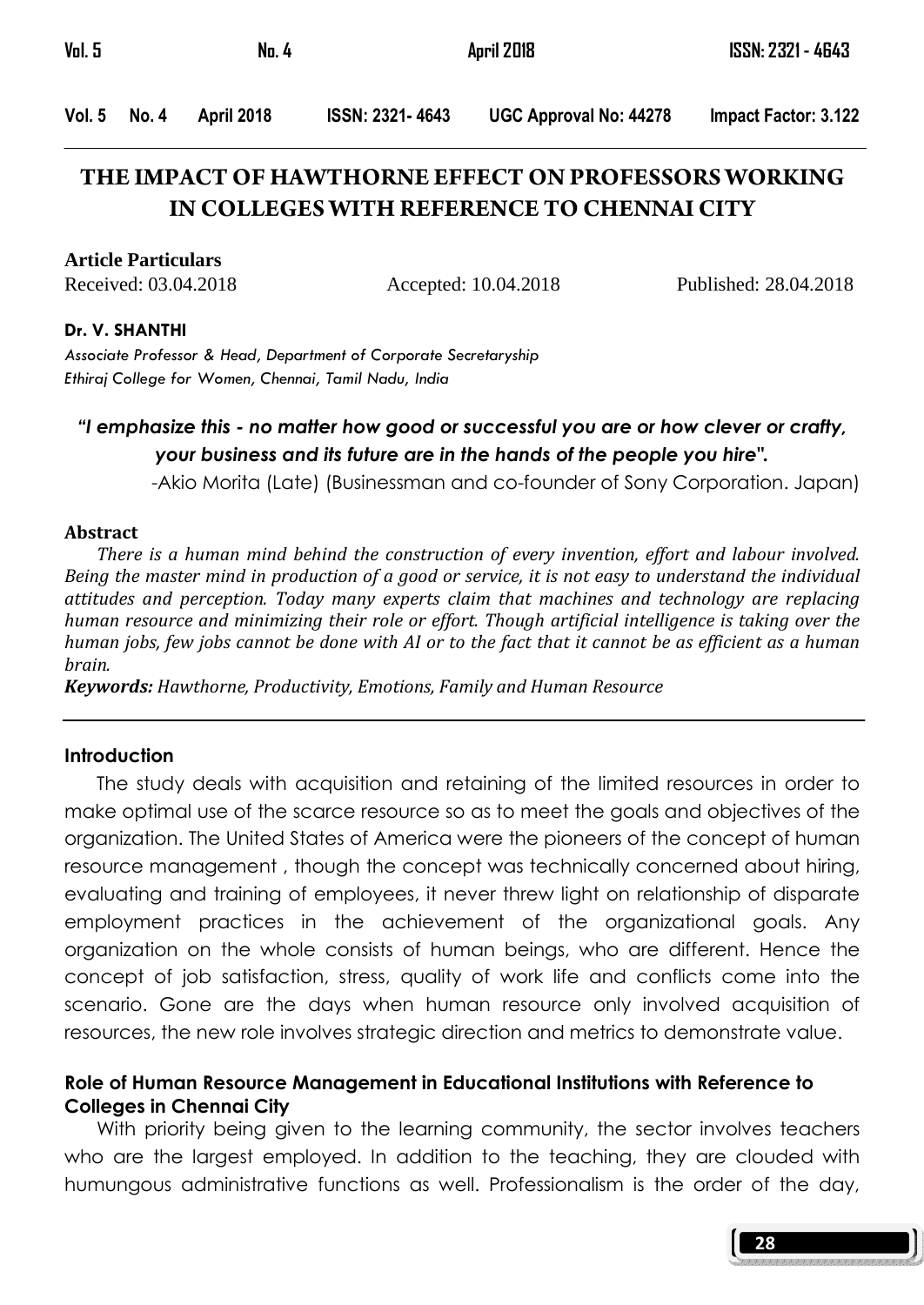which today's educational institutions are lacking, Ministry of HRD has started many programs with reference to this, attitude of these institutions and their working environment has remained the major worry of specialists and think tanks of this nation. The development of HRD and OB are very important. Ironically these institutions imbibe these subjects but still lack the same in their work procedures. The attrition rate at each educational institution is high.

#### Methodology

 This paper aims to analyse the effect of Hawthorne and its impact on teaching faculty. The sample for this study comprises 150 teaching faculty across city colleges in Chennai. The methodology includes Percentage analysis, Cross – tabulation and Chisquare analysis.

#### Hawthorne Effect

 This was a study conducted by Elton Mayo and Fritz Roethlisberger in the 1920s with workers at the Hawthorne plant of western Electric Company, major emphasis was on socio psychological aspects of human behavior in organizations. Because the experiments originally sought to study the effects of corporeal conditions on productivity, the researchers began the experiments by increasing the lighting in the work area of a group of workers. Another group of workers, whose lighting was not changed, served as a control group. The productivity of the workers for whom the light was increased was much more than that of the control group. A better lit work area is more conducive to efficiency. The researchers noticed that no matter what changes they were implementing such as working hours, rest breaks, and so on, the workers' productivity continued to go up. They even dimmed the lights back down to the initial level. Productivity improved in each and every situation .By the time all the changes were reverted to their initial state, productivity was at its highest level, and absenteeism had plummeted. So the researchers concluded that it wasn't the actual changes in the working conditions that increased productivity. It was the interest of the workers, and their feeling that someone was concerned about their work and workplace.

 The study found that Hawthorne researchers hypothesized choosing one's own coworkers, working as a group, being treated special (as evidenced by working in a separate room), and having a empathetic leader were reasons for increases in worker productivity. The Hawthorne studies found that monetary incentives and good working conditions are generally less important in improving employee productivity than meeting employees' need and aspiration to fit in to a cluster and be included in decision making and work.

#### The Hawthorne Effect Works on Four Conclusions

1. The aptitudes of individuals are flawed predictors of job performance.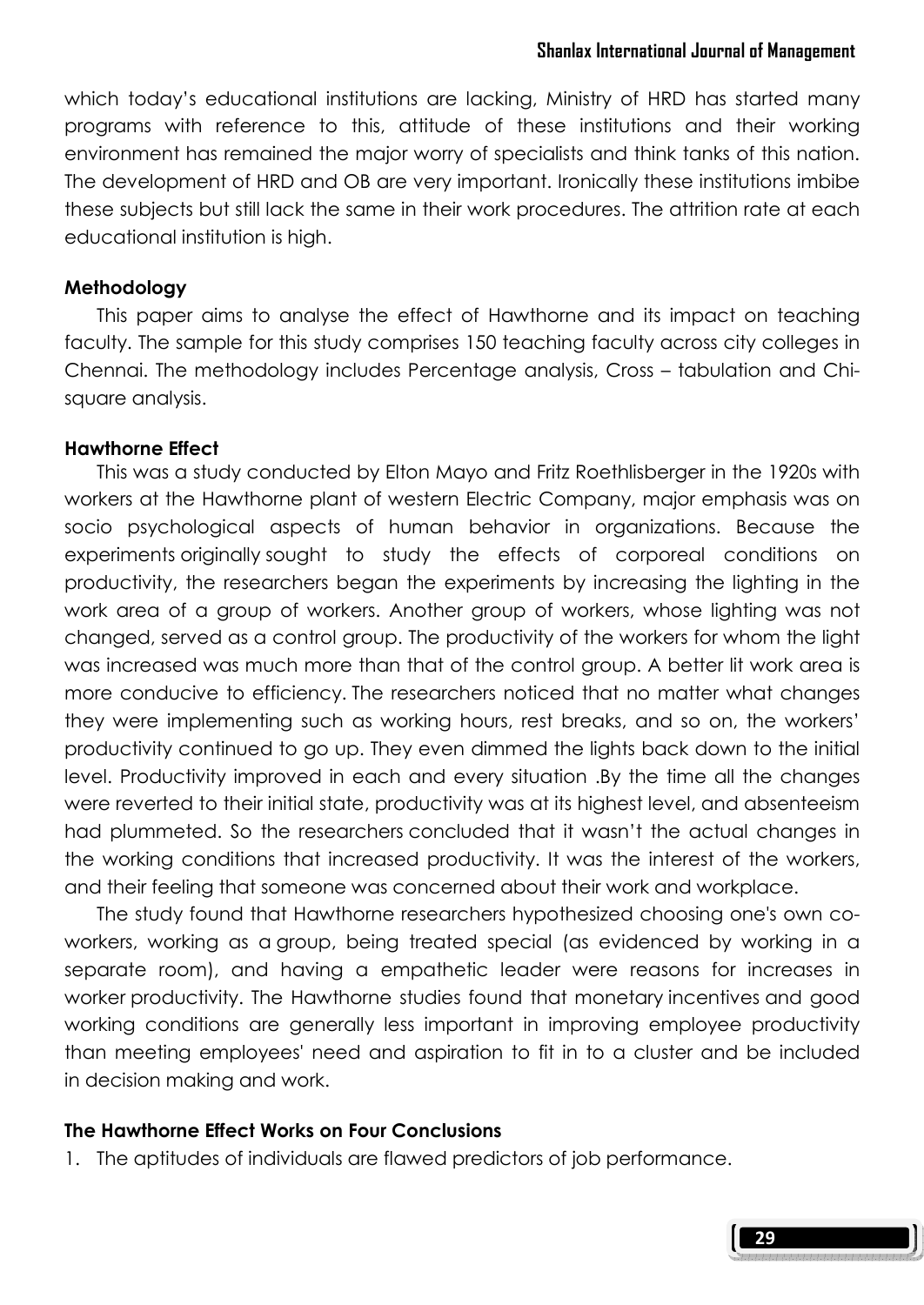- 2. Informal organization affects productivity. The Hawthorne researchers discovered a group life among the workers.
- 3. Work-group norms affect productivity.
- 4. The workplace is a social system.

# Objectives of the Study

- 1. To study the impact of Hawthorne experiment on the employees family type.
- 2. To illustrate factors that develops workplace milieu and impact optimistically on employee efficiency.
- 3. To understand the relations that leaders develop with their workers tend to influence the manner in which the workers carry out directions.
- 4. To understand the emotions of the employees based on experience

# Hypothesis of the Study

- There is a significant difference between family type and Hawthorne effect.
- There is a significant association between experience of the respondents and adoption of the organizational culture.
- There is a significant association between gender and impact of Hawthorne effect.

# Factors Considered Under the Effect

- 1. Workers participation in decision making
- 2. Empathetic leadership
- 3. Interest towards the work
- 4. Co-operation among colleagues
- 5. Other tangible perks.

# Review of Literature

Mohammad Baitul Islam (2012) This research studies the factors that have an impact on quality of work life of employees of private limited companies in Bangladesh. The factors considered are work load, family, transportation, compensation policy, colleagues, supervisors, work environment, work conditions and growth, out of the factors everything mattered to the employees except colleagues and supervisors.

S. Mortazabi (2012) studied the Role of the Psychological Capital on Quality of Work Life and organization performance. The psychological capital of human resource plays a positive role. One of the most important factors that plays positive role is Psychological Capital of human resource of that organization. Psychological Capital is a more state-like factor than personality traits and QWL has positive and significant relation with organization performance.

 Bhuvaneswari, Sugunya and Vishnu Priya (2013) in their article scrutinized the Quality of work life among employees in Neyveli Lignite Corporation Limited,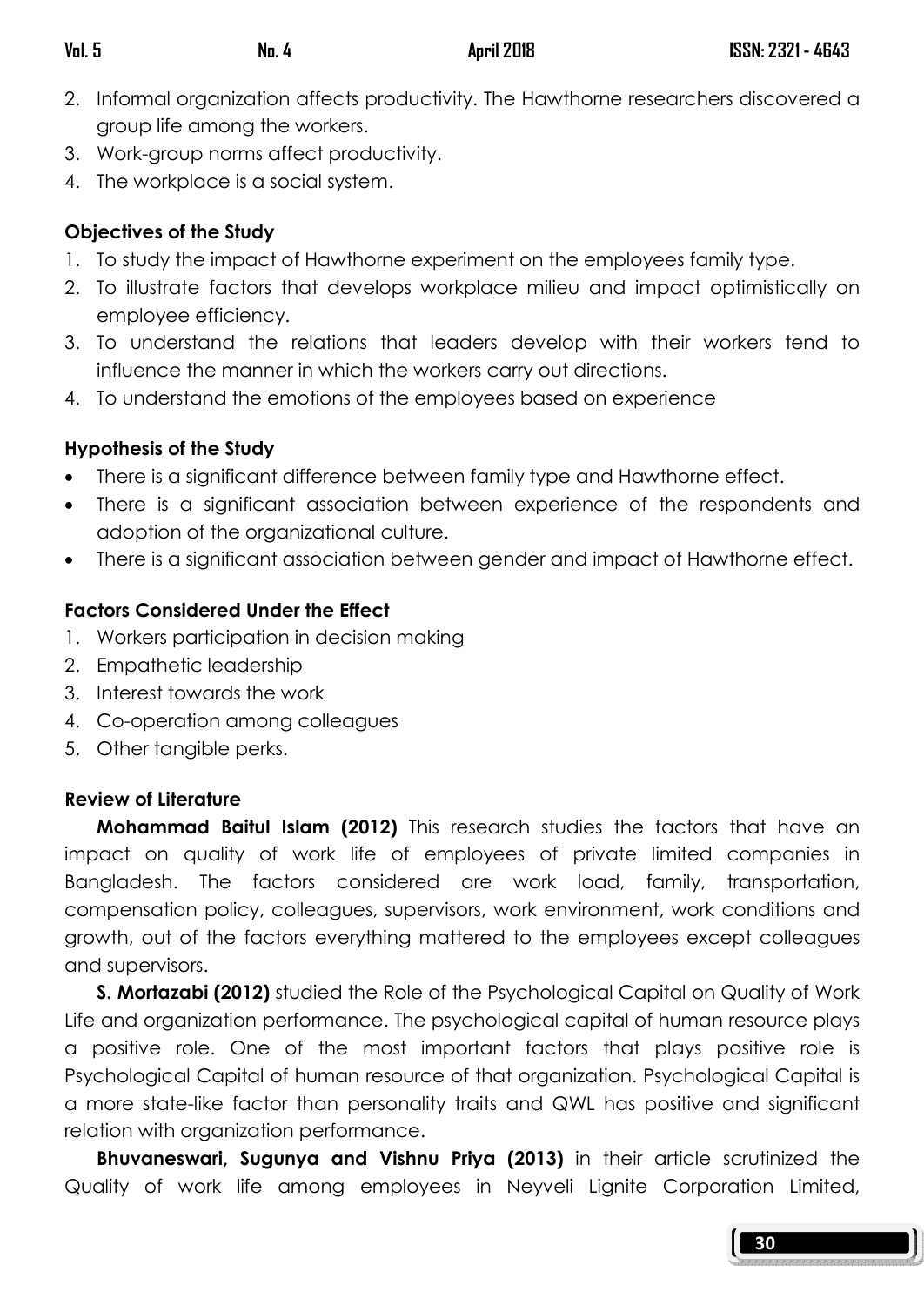Tamilnadu.. The findings disclose that majority of the respondents were satisfied with their job, nature of job, salary,co-operation with colleagues, training and development, freedom to work, rewards & recognitions, social & cultural programmes ,health, safety & welfare measure offered by the NLC. The efforts put up by the NLC management to upgrade the standard of living of employees are unique and motivating.

**Vijay Anand (2013)** in his study reviews the quality of work life among employees in India Textile industry using Walton's model. The results with regard to fair and adequate payment show that among employees that their salaries were not adequate and are not associated with their job.

**Radha Yadav, Ashu Khanna (2014)** -the study clearly shows that the organization cannot get effective and efficient outcomes from employees without QWL , this is important for the growth and profitability in the market, an organization that has QWL is more productive that the one that doesn't have. The profitability of the organization depends upon the consumer loyalty which is directly connected to the services provided by the employees, this depends on the satisfaction derived.

**S.Khodadadi (2014)** investigated the QWL dimensions effect on the employees' job satisfaction. The findings state that there is positive relationship between productivity of employees and salary. The salary and benefits policy have a significant impact on Shuhstar's Shohola Hospital employees.

# **Analysis**

 To analyse the demographic variables of the respondents such as age, gender, etc., percentage analysis has been carried out.

# Percentage Analysis

## Table Showing the Respondents Classification on the Basis of Gender

| Gender   No. of Respondents   Percent |    |    |  |  |
|---------------------------------------|----|----|--|--|
| Male                                  | 63 |    |  |  |
| Female                                |    | 58 |  |  |
| Source: primary data                  |    |    |  |  |

 From the above table, it is inferred that out of the 150 respondent's, 58% are female and 42% are male.

## Table Showing the Distribution of Respondents based on Age

| Age                         | No. of Respondents | Percent |  |  |
|-----------------------------|--------------------|---------|--|--|
| 24-30 Years                 |                    | 48      |  |  |
| 31-40 Years                 | 65                 | 43.3    |  |  |
| 41-50 Years                 |                    |         |  |  |
| Above 50 Years              |                    |         |  |  |
| <b>Source: Primary Data</b> |                    |         |  |  |

 From the above table, it is clear that out of the 150 respondents nearly 48% of the respondents are aged between 24-30 years, 43.3% of the respondents are aged between 31-40 years, 8% are between 41-50 years and 0.7 % are above 50 years. Thus, the majority of the respondents are aged between 20-30 years.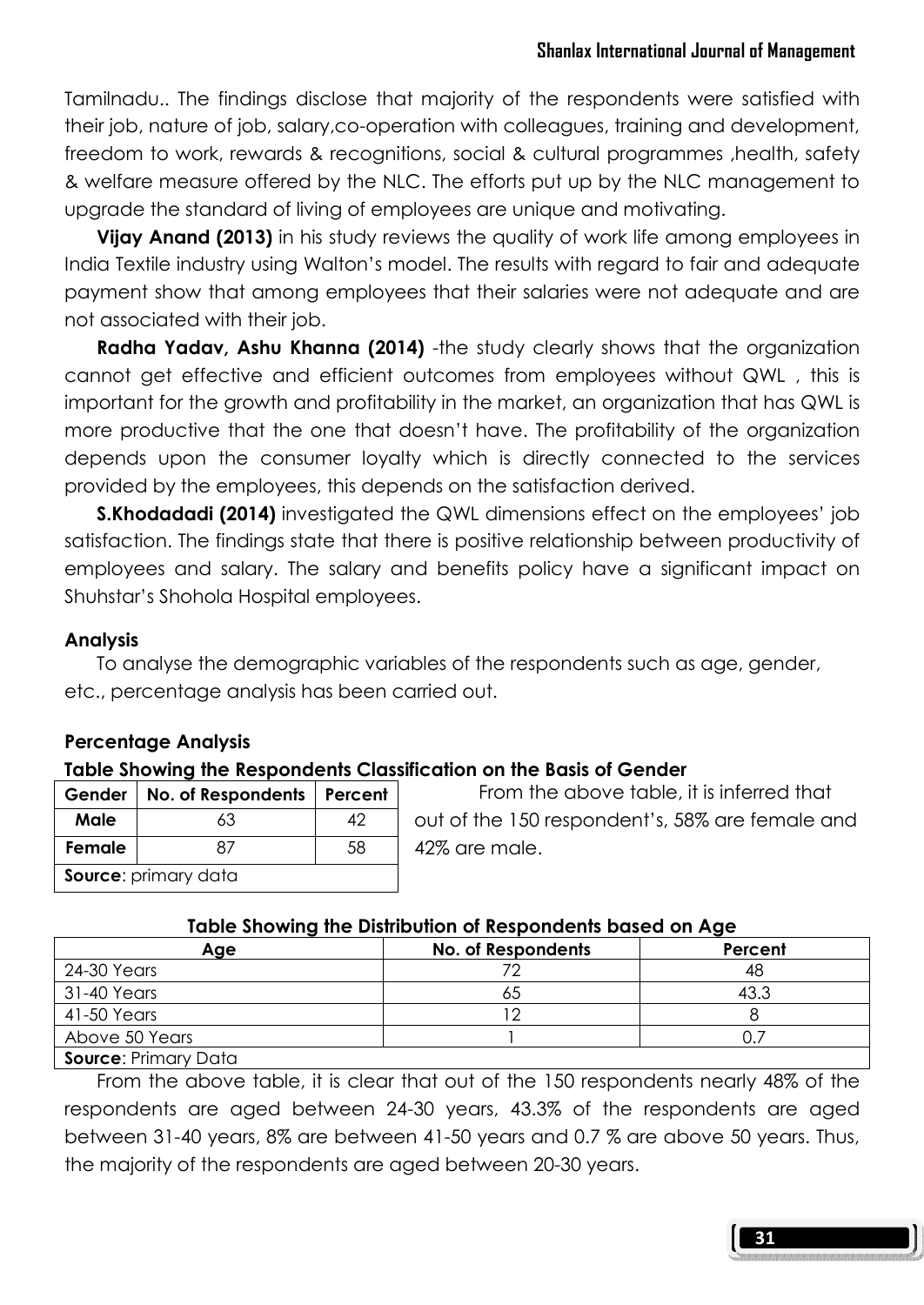Table Showing the Distribution of Respondents based on Income Level

| <b>Income</b>               | <b>No. of Respondents</b> | Percent |  |  |  |
|-----------------------------|---------------------------|---------|--|--|--|
| Rs.5000 to Rs.10,000        |                           |         |  |  |  |
| Rs.11,000 to Rs.15,000      |                           | 27.3    |  |  |  |
| Rs.16,000 to Rs.20,000      |                           | 41.3    |  |  |  |
| Rs.21,000 or more           | 36                        |         |  |  |  |
| <b>Source: Primary Data</b> |                           |         |  |  |  |

 A majority of the respondents (41.3%) belong to the income group of Rs.16,000 to Rs.20,000, 27.3% of employees belong to the income group of Rs.11,000 to 15,000, 24% of the respondents belong to the income group of more than Rs.21,000, The lowest percentage (7.3%) of the total lies between Rs.5,000 to Rs.10,000.

## Table Showing Respondents Relationship with their Superior

| <b>Relationship with Superior</b> | No. of Respondents | Percent |
|-----------------------------------|--------------------|---------|
| Excellent                         |                    |         |
| Good                              |                    | 54      |
| Neutral                           | 42                 | 28      |
| Average                           | IС                 | 6.      |
| Poor                              |                    |         |
| <b>Source: Primary Data</b>       |                    |         |

 From the above table, it is clear that 54% of the employees have good relationship with their superior, 28% of them are neutral in maintaining their relationship, 10.7% of the employees have an excellent relationship, 6.7% and 0.7% of them have average and a poor relationship with their superiors.

## Cross Tabulation Indicating the Impact of Hawthorne Effect based on the Family Type

|           | <b>Family Type</b>    |              |       |
|-----------|-----------------------|--------------|-------|
|           | <b>Nuclear family</b> | Joint family | Total |
| Yes       | ბა                    |              | ററ    |
| <b>No</b> |                       |              | 30    |
| Sometimes | 20                    |              | 28    |
| "otai     | 00                    |              | 5C    |

 The above table reveals that 63 respondents are from nuclear family and 29 respondents are from joint family who are aware of their emotion, 17 respondents are from nuclear family and 13 respondents are from joint family are not aware of their emotions and 20 respondents are from nuclear family and 8 respondents are from joint family are occasionally aware of their emotions.

H<sub>0</sub> (Null hypothesis): There is no significant difference between impact of Hawthorne effect based on the family type.

H<sub>1</sub> (Alternate hypothesis): There is a significant difference between impact of Hawthorne effect based on the family type.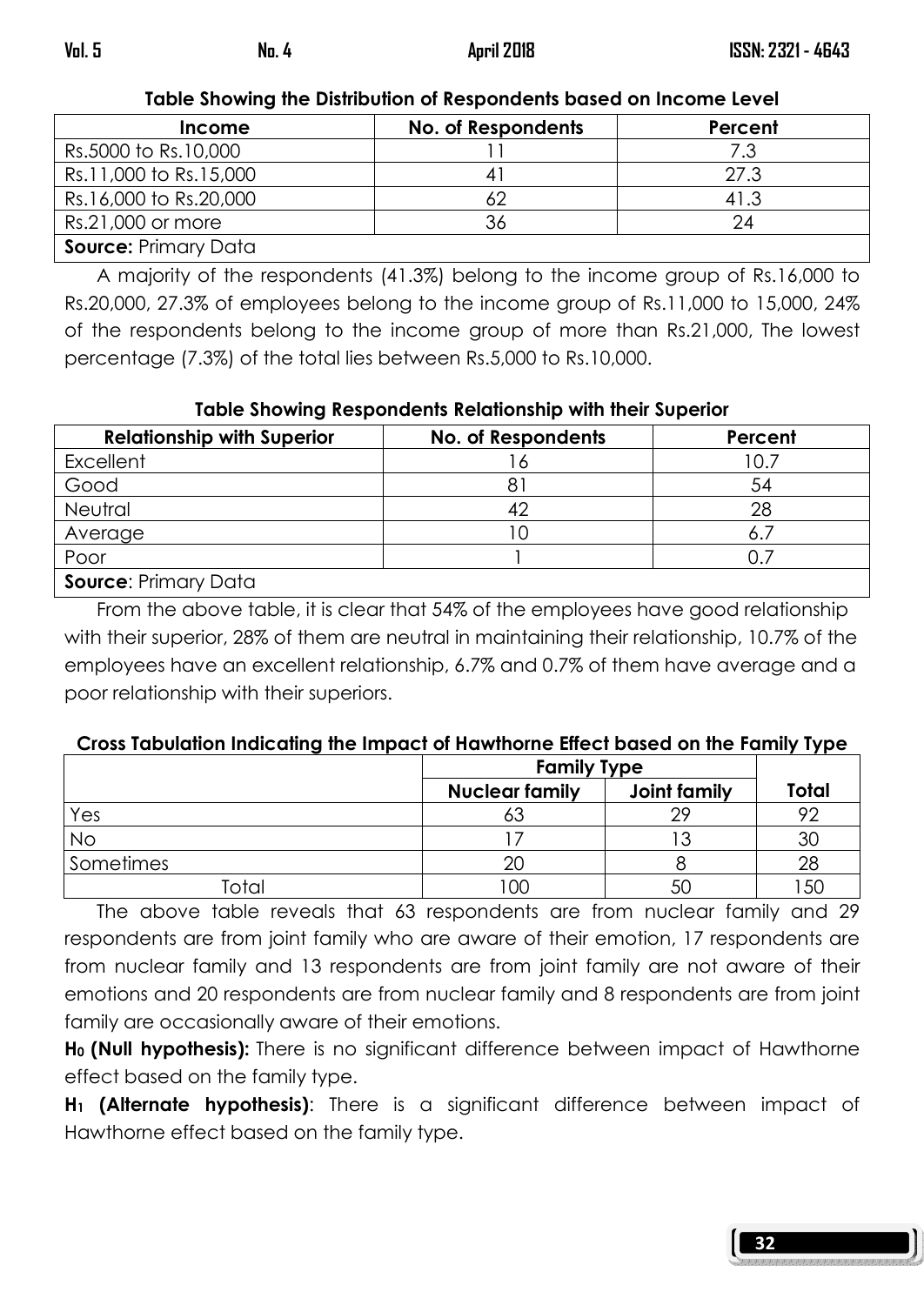| Chi-square         | Value | Degrees of freedom | <b>Significance</b> |
|--------------------|-------|--------------------|---------------------|
| Pearson Chi-Sauare | 772a  |                    |                     |

 The Pearson Chi- Square calculated value is 1.772 and it is significant at the level of significance .412 at the degrees of freedom 2.

In the above obtained result, since the p value is more than 0.05 the **alternate hypothesis is rejected.** Therefore, there is no significant difference between family type and Hawthorne effect.

## Cross Tabulation Indicating Understanding Colleagues Emotions based on Experience

| <b>Experience and adaption to</b> | <b>Experience</b>   |           |           |                      |
|-----------------------------------|---------------------|-----------|-----------|----------------------|
| culture of the organization       | <b>Below 1 Year</b> | 1-3 Years | 3-5 Years | <b>Above 5 Years</b> |
| Yes                               |                     |           |           |                      |
| No                                |                     | 20        |           |                      |
|                                   | つ9                  | 56        |           |                      |

 The above table reveals that 36 respondents have 1 to 3 years of experience, 27 respondents 3 to 5 years experience, 21 respondents with less than a year of experience and 14 respondents with an experience of more than 5 years are able to understand their colleagues' emotions. 20 respondents with 1 to 3 years of experience, 15 respondents with 3 to 5 years experience, 9 respondents with experience of more than 5 years and 8 respondents with less than a year of experience are not able to understand their colleague's emotions.

H<sub>0</sub> (Null hypothesis): There is no significant association between experience of the respondents and adoption of the organizational culture.

H<sub>1</sub> (Alternate hypothesis): There is a significant association between experience of the respondents and adoption of the organizational culture.

| Chi-square         | Value | Degrees of freedom | <b>Significance</b> |
|--------------------|-------|--------------------|---------------------|
| Pearson Chi-Square | 892a  |                    | .827                |

 The Pearson Chi- Square calculated value is .892 and it is significant at the level of significance .827 at the degrees of freedom 3. In the above obtained result, since the p value is more than 0.05 the **alternate hypothesis is rejected.** Therefore, there is no significant association between experience of the respondents and adoption of the organizational culture.

## Cross Tabulation Indicating Hawthorne Effect based on Gender

|                                                   | Gender | Total  |   |
|---------------------------------------------------|--------|--------|---|
| <b>Impact of Hawthorne Effect Based on Gender</b> | Male   | Female |   |
| Strongly agree                                    | 25     | 37     |   |
| Agree                                             |        | 5      |   |
| Neutral                                           |        |        |   |
| <b>Strongly Disagree</b>                          |        | .5     | ⌒ |
| Disagree                                          |        |        |   |
| `∩†∩                                              | 63     |        |   |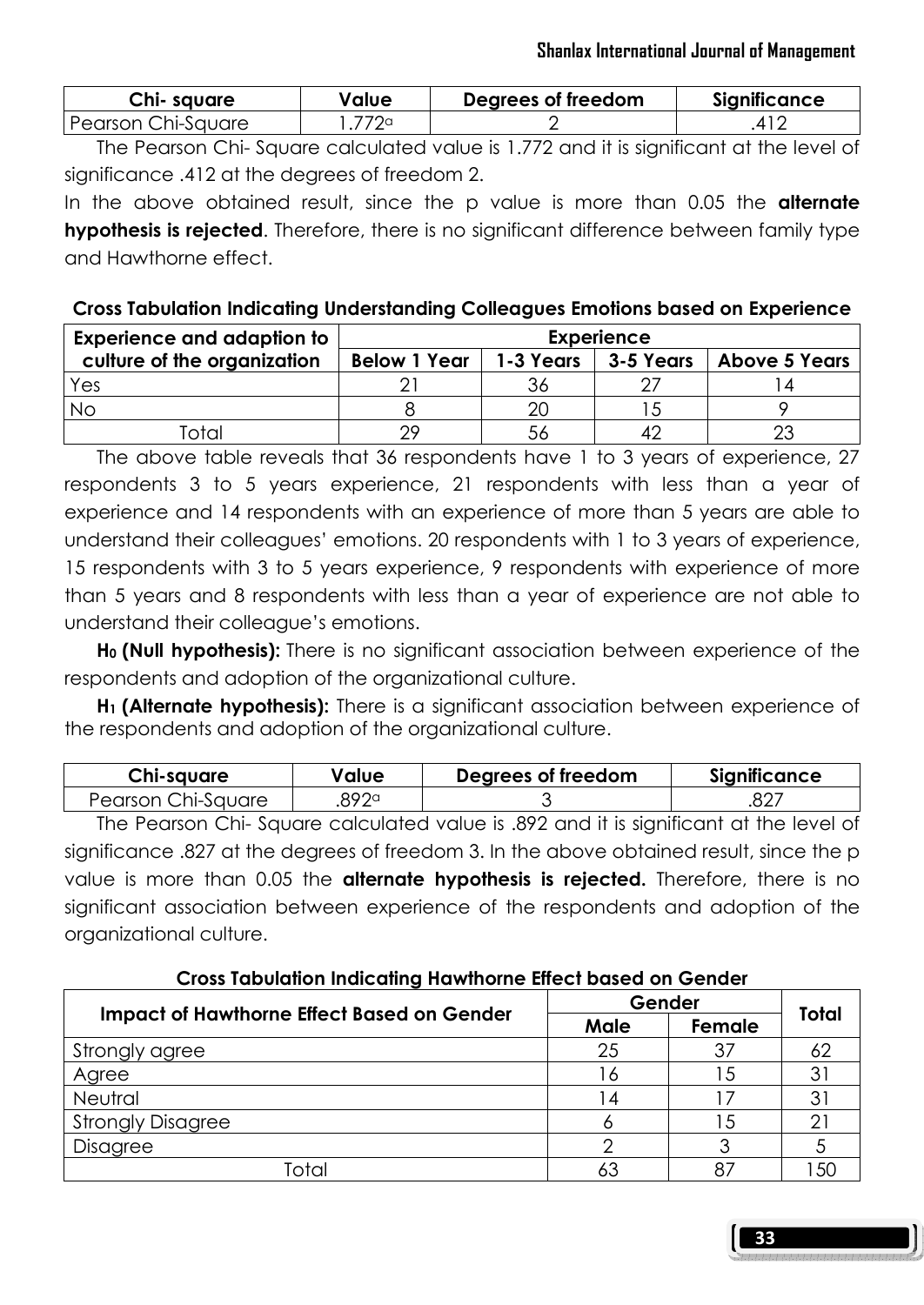The above table discloses that 37 female respondents and 25 respondents male have strongly agreed that Hawthorne effect has an impact on them. 16 female respondents and 15 male respondents have agreed to the same, 6 male respondents and 15 female respondents have strongly disagreed to the same.

H<sub>0</sub> (Null hypothesis): There is no significant association between gender and impact of Hawthorne effect.

H<sub>1</sub> (Alternate hypothesis): There is a significant association between gender and impact of Hawthorne effect.

| Chi-square           | Value  | Degrees of freedom | Significance |
|----------------------|--------|--------------------|--------------|
| l Pearson Chi-Sauare | 2 721a |                    | 43,          |

 The Pearson Chi- Square calculated value is 2.721 and it is significant at the level of significance .437 at the degrees of freedom 3.

In the above obtained result, since the p value is more than 0.05 the **alternate** hypothesis is rejected. Therefore, it is concluded that there is no significant association between gender and impact of Hawthorne effect.

## Summary

The major findings of the study are as follows:

- Majority of the respondents are female amounting to 58% and the rest 42% of the respondents being male.
- 48% of the respondents are aged between 24-30 years
- Most of the employees fall under the income group from Rs.16,000 to Rs.20,000 with 41.3%,
- 54% of the employees have good relationship with their superior and .7% of them has average and a poor relationship with their higher officials.
- There is no significant difference between family type and Hawthorne effect.
- There is no significant association between experience of the respondents and adoption of the organizational culture.
- There is no significant association between gender and impact of Hawthorne effect.

## Conclusion

 All institutions have to cater to the needs of its employees. The education sector in India is in its transformational stage where, the strength is split into equal half of youth and elders. The problem arises with the widening of the generation gap between the two masses. Moving towards a digital economy, the adoption to technology is important. With the advent of development in another decade the education sector will have robots in classroom, though machines cannot replace humans, employer and employee must improve to cope with the higher standards.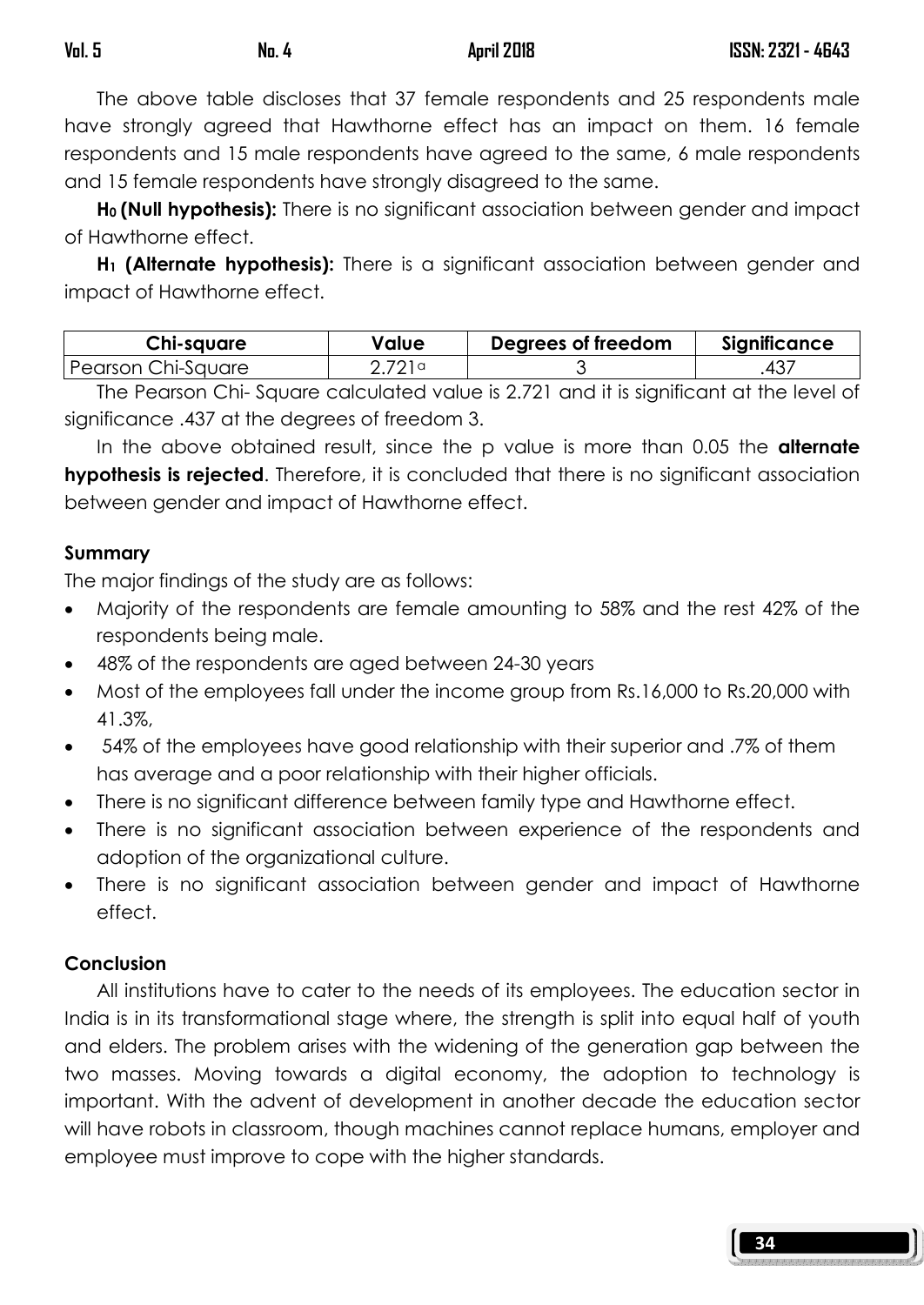From this study, we can conclude that monetary satisfaction alone cannot act as motivator for the employees but also other psychological factors have an impact on the overall productivity of the employees irrespective of their age and gender. Most of the employees male or female prefer employee participation, as they feel that it adds to their prestige and a sense of belongingness to the institution. It is the duty of the institution to create a conducive work environment to promote employee welfare. The success of any institution lies with the faculty they hire. Frequent counseling sessions and activities for the faculties could help them reduce stress and increase their productivity leading to the increase in the rate of belongingness to the institution, leaving no place for gossips or unwanted interactions. It is high time that the educational institutions start emphasizing in the development of quality of work life for their faculty.

# References

- 1. Rethinam, Gunaseelan and Maimunah Ismail (2008), ―Constructs of Quality of Work Life: A Perspective of Information and Technology Professionals, European Journal of Social Sciences, Vol: 7, No. 1, p.58
- 2. Chan, Ka Wai and Thomas A. Wyatt (2007), ―Quality of Work Life: A Study of Employees in Shanghai, China, Asia Pacific Business Review, Vol: 13, No. 4, (Oct), pp. 501-517
- 3. Normala and Daud (2010), ―Investigating the Relationship Between Quality of Work Life and Organizational Commitment Amongst Employees in Malaysian Firms, International Journal of Business and Management, Vol: 5, No. 10.
- 4. Datta, Tanmoy (1999), —Quality of Work Life: A Human Values Approach, Journal of Human Values, Vol: 5, No. 2, (Oct), pp. 135-145
- 5. Arya, P.P (1984), "Work Satisfaction and its Correlates", Indian journal of IndustrialRelations, Vol. 20, 89-100.
- 6. Ashoob, Taghi, 2006. "Study of The Relationship between Quality of Work Life and Organizational Commitment of The High Schools of Gonbad-e- Kavus City".
- 7. Camman, C., (1984), "Productivity of Management Through QWL Programs", In Frombun, Editor, Strategic Human Resource Management, New York: Wiley.
- 8. Davoodi, Seyed Mohammadreza, 1998. "Study of The Impact of Quality of Work Life on Job Satisfaction among The Staff of Mobarakeh Steel Complex".
- 9. Eaton, A.E., Gordon, M.E., and Keefe, J.H., (1992), "The impact of quality of worklife programs and grievances system effectiveness on union commitment", International and Labor Relations Review, Vol. 45, No. 3
- 10. Fallah, Maryam, 2006. "Study and Analysis of The Relationship between Quality of Work Life and Performance of Kosar Economical Organization Staff".